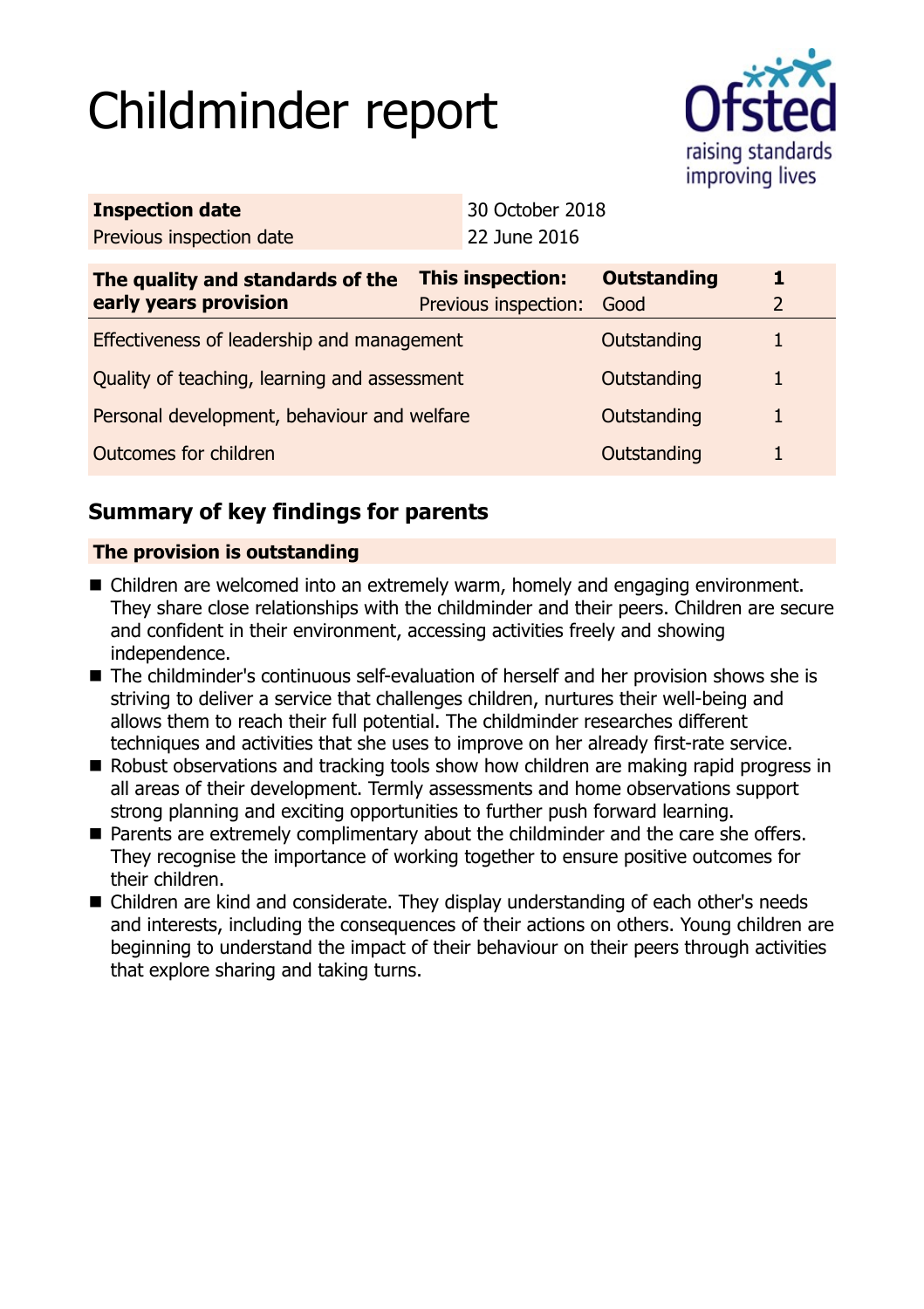## **What the setting needs to do to improve further**

## **To further improve the quality of the early years provision the provider should:**

■ continue to extend the superb range of challenging and engaging activities for children who enjoy playing and learning outdoors.

## **Inspection activities**

- The inspector observed activities that took place indoors and outdoors, and assessed the impact they had on children's learning.
- The inspector viewed the areas of the home used for childminding. She spoke to the childminder and children at appropriate times during the inspection.
- $\blacksquare$  The inspector took into account the written views of parents.
- $\blacksquare$  The inspector viewed evidence of the suitability of the childminder and looked at documentation, including children's learning records, polices and procedures.

**Inspector** Shelley O'Brien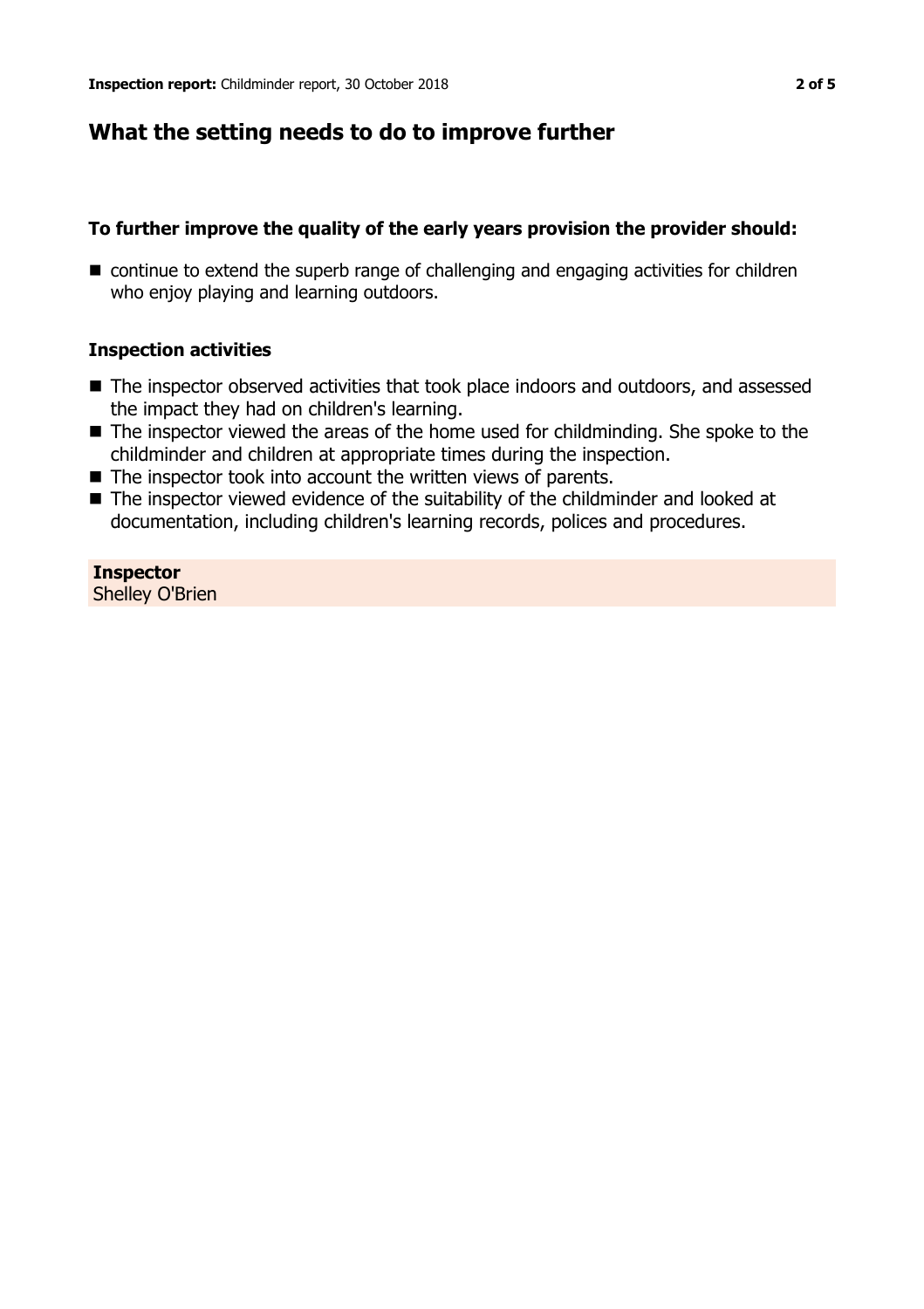# **Inspection findings**

## **Effectiveness of leadership and management is outstanding**

Targeted training ensures the childminder's knowledge and understanding of child development are kept to the highest-quality possible. The childminder is dedicated to delivering first-rate opportunities that are tailored to the individual needs of every child. For example, she is researching ways to enhance the outdoor area to further support sensory development. Partnerships with parents are exceptionally strong. The childminder communicates and works in conjunction with them to ensure children's continued learning is relevant and interesting. Robust home-learning activities, partnered with home observations, show superb links and ongoing progress. Safeguarding is effective. The childminder has excellent, up-to-date knowledge of the signs, symptoms and indicators of abuse. She is clear on the local procedures to follow should she be aware of any concerns about a child's welfare.

## **Quality of teaching, learning and assessment is outstanding**

A vast array of opportunities allows children to flourish in the childminder's care. She carefully considers children's individual interests and abilities, to create enjoyable and exciting activities. Textured dough that reflects autumn, offers exciting prospects to children to express their creative talents and imaginations. Numerous resources and tools give depth to activities, enabling children to learn early mathematics and science. For example, small twigs that have been collected in the garden are used to create spikes and legs for creatures that have been moulded. Older children count and discuss shape and texture. Children are given every opportunity to develop their speech and language skills. They delight in a magical story time. The childminder has an engaging and exciting method of storytelling. She uses tone, pace and characters to fully emerge children's imaginations and they become part of the adventure. This also supports children's self-worth, confidence and self-belief.

## **Personal development, behaviour and welfare are outstanding**

Children enthusiastically engage in activities at the childminder's allotment. They learn from an early age the importance of maintaining a sustainable environment. They plant, care for, and harvest fruit and vegetables before taking part in cookery activities that are shared with their families. Children are taught about diversity and equality well. Activities reflect all cultures and backgrounds to install respect and consideration for all individuals. Superb self-help skills are displayed by children, and routines are clearly embedded and important in the children's day. The childminder works in collaboration with local schools to support focused transitions, continued learning and emotional well-being.

## **Outcomes for children are outstanding**

Children are exceptionally strong, active learners. They explore and investigate their environment, which they have full ownership over. They are secure, confident and content, showing a complete sense of belonging. Children gain the necessary skills needed for the next stages in their learning and eventual move to school.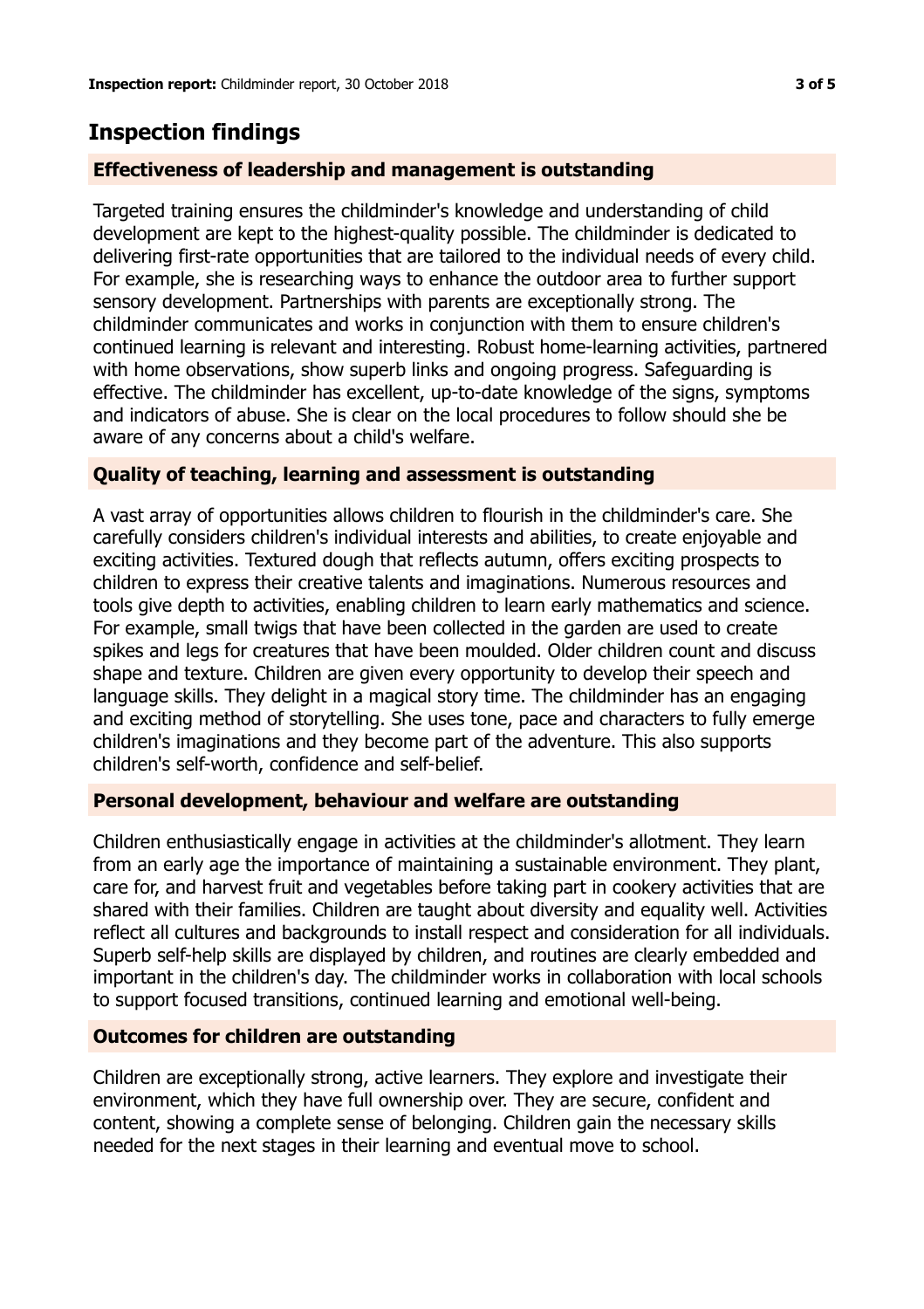## **Setting details**

| Unique reference number       | 307391                                                                               |  |
|-------------------------------|--------------------------------------------------------------------------------------|--|
| <b>Local authority</b>        | Salford                                                                              |  |
| <b>Inspection number</b>      | 10065688                                                                             |  |
| <b>Type of provision</b>      | Childminder                                                                          |  |
| <b>Registers</b>              | Early Years Register, Compulsory Childcare<br>Register, Voluntary Childcare Register |  |
| Day care type                 | Childminder                                                                          |  |
| Age range of children         | $0 - 8$                                                                              |  |
| <b>Total number of places</b> | 6                                                                                    |  |
| Number of children on roll    | 3                                                                                    |  |
| Date of previous inspection   | 22 June 2016                                                                         |  |

The childminder registered in 1996 and lives in Worsley, Manchester. She operates all year round from 8am to 5.30pm, Tuesday to Friday, except for bank holidays and family holidays. The childminder holds an appropriate qualification at level 5.

This inspection was carried out by Ofsted under sections 49 and 50 of the Childcare Act 2006 on the quality and standards of provision that is registered on the Early Years Register. The registered person must ensure that this provision complies with the statutory framework for children's learning, development and care, known as the early years foundation stage.

Any complaints about the inspection or the report should be made following the procedures set out in the guidance Complaints procedure: raising concerns and making complaints about Ofsted, which is available from Ofsted's website: www.ofsted.gov.uk. If you would like Ofsted to send you a copy of the guidance, please telephone 0300 123 4234, or email [enquiries@ofsted.gov.uk.](mailto:enquiries@ofsted.gov.uk)